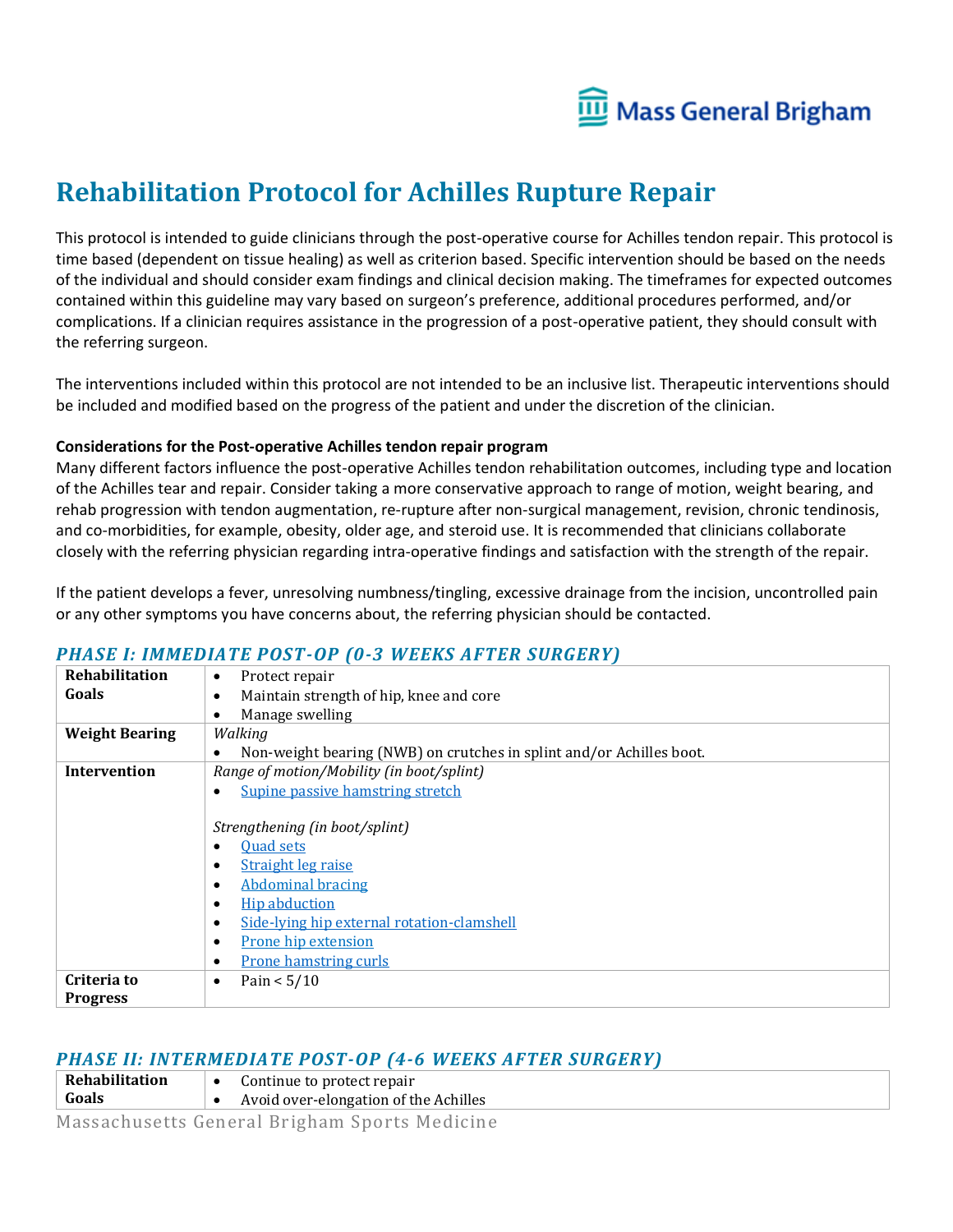|                       | Reduce pain, minimize swelling<br>$\bullet$                                                                                                         |  |  |  |  |  |  |
|-----------------------|-----------------------------------------------------------------------------------------------------------------------------------------------------|--|--|--|--|--|--|
|                       | Improve scar mobility once incision is healed<br>$\bullet$                                                                                          |  |  |  |  |  |  |
|                       | Restore ankle plantar flexion, inversion, and eversion<br>$\bullet$                                                                                 |  |  |  |  |  |  |
|                       | Dorsiflexion to neutral<br>$\bullet$                                                                                                                |  |  |  |  |  |  |
|                       | Normalize gait as much as possible while in boot by utilizing a Shoe Leveler for the uninvolved<br>$\bullet$                                        |  |  |  |  |  |  |
|                       | side to prevent secondary musculoskeletal complaints.                                                                                               |  |  |  |  |  |  |
| <b>Weight Bearing</b> | Walking (**Weight-bearing, wedge use/weaning, and boot types may vary by surgeon/practice.)                                                         |  |  |  |  |  |  |
|                       | Week 4: Begin partial progressive weight-bearing on crutches in an Achilles boot with 3<br>$\bullet$                                                |  |  |  |  |  |  |
|                       | wedges $(\sim 1$ " in height each). Suggest gradually progress weight-bearing by 25% of body weight                                                 |  |  |  |  |  |  |
|                       | per week as tolerated until Full Weight-bearing (FWB) through the surgical side without pain.                                                       |  |  |  |  |  |  |
|                       | Week 5: Wean one heel wedge leaving 2 wedges remaining in Achilles Boot.<br>$\bullet$                                                               |  |  |  |  |  |  |
|                       | Week 6: Wean 2 <sup>nd</sup> heel wedge, leaving 1 wedge remaining in Achilles Boot.<br>$\bullet$                                                   |  |  |  |  |  |  |
| <b>Additional</b>     | Range of motion/Mobility                                                                                                                            |  |  |  |  |  |  |
| Intervention          | Initiate ankle passive range of motion (PROM), active assisted range of motion (AAROM) and<br>$\bullet$                                             |  |  |  |  |  |  |
| *Continue with        | active range of motion (AROM) - DO NOT dorsiflex (DF) ankle past 0 degrees                                                                          |  |  |  |  |  |  |
| Phase I               | Ankle pumps (do not DF ankle beyond neutral/0 degrees)<br>$\circ$                                                                                   |  |  |  |  |  |  |
| interventions         | Ankle circles (do not DF ankle beyond neutral/0 degrees)<br>$\circ$                                                                                 |  |  |  |  |  |  |
|                       | <b>Ankle inversion</b><br>$\circ$                                                                                                                   |  |  |  |  |  |  |
|                       | <b>Ankle eversion</b><br>$\circ$                                                                                                                    |  |  |  |  |  |  |
|                       | Seated heel-slides for ankle DF ROM (not past 0 degrees)<br>$\circ$                                                                                 |  |  |  |  |  |  |
|                       | If stiff from immobilization, initiate great toe DF and PF stretching (by patient or therapist) – $Do$<br>$\bullet$                                 |  |  |  |  |  |  |
|                       | not exceed neutral (0 degrees) DF when performing this stretch.                                                                                     |  |  |  |  |  |  |
|                       | Foot and ankle joint mobilizations: per therapist discretion<br>$\bullet$<br>Modify hand placement to avoid pressure on healing incision<br>$\circ$ |  |  |  |  |  |  |
|                       | May begin gentle scar mobilization once incision is healed - NO instrument assisted soft tissue<br>$\bullet$                                        |  |  |  |  |  |  |
|                       | mobilization (IASTM) directly on tendon until at least 16 weeks post-op.                                                                            |  |  |  |  |  |  |
|                       |                                                                                                                                                     |  |  |  |  |  |  |
|                       | Cardio                                                                                                                                              |  |  |  |  |  |  |
|                       | Upper body ergometer<br>$\bullet$                                                                                                                   |  |  |  |  |  |  |
|                       |                                                                                                                                                     |  |  |  |  |  |  |
|                       | Strengthening                                                                                                                                       |  |  |  |  |  |  |
|                       | Continue proximal lower extremity strengthening as in Phase I<br>$\bullet$                                                                          |  |  |  |  |  |  |
|                       | Lumbopelvic Strengthening: planks (in Achilles Boot)<br>$\bullet$                                                                                   |  |  |  |  |  |  |
|                       | Once able sit with foot flat on the floor with ankle close to neutral DF:<br>$\bullet$                                                              |  |  |  |  |  |  |
|                       | <b>Seated heel raises</b><br>$\circ$                                                                                                                |  |  |  |  |  |  |
|                       | Seated arch doming<br>$\circ$                                                                                                                       |  |  |  |  |  |  |
|                       | Exercises for foot intrinsic muscles to minimize atrophy while in boot<br>$\circ$                                                                   |  |  |  |  |  |  |
|                       |                                                                                                                                                     |  |  |  |  |  |  |
|                       | Proprioception                                                                                                                                      |  |  |  |  |  |  |
|                       | <b>Joint position re-training</b><br>$\bullet$                                                                                                      |  |  |  |  |  |  |
| Criteria to           | Pain $<$ 3/10<br>$\bullet$                                                                                                                          |  |  |  |  |  |  |
| <b>Progress</b>       | Minimal swelling (recommend water displacement volumetry or circumference measures such<br>$\bullet$                                                |  |  |  |  |  |  |
|                       | as Figure 8)                                                                                                                                        |  |  |  |  |  |  |
|                       | Full ROM PF, eversion, inversion<br>$\bullet$                                                                                                       |  |  |  |  |  |  |
|                       | DF to neutral<br>$\bullet$                                                                                                                          |  |  |  |  |  |  |
|                       | Optimal gait in Achilles Boot with 1 wedge, crutches and Shoe Leveler on uninvolved side<br>$\bullet$                                               |  |  |  |  |  |  |

## *PHASE III: LATE POST-OP (7-8 WEEKS AFTER SURGERY)*

| Rehabilitation | Continue to protect repair                                                                   |  |  |  |  |  |
|----------------|----------------------------------------------------------------------------------------------|--|--|--|--|--|
| Goals          | Avoid over-elongation of the Achilles. No overt stretching of the Achilles.                  |  |  |  |  |  |
|                | Normalize gait in Achilles Boot without wedges using a Shoe Leveler for the uninvolved side. |  |  |  |  |  |
|                | Restore full range of motion including DF                                                    |  |  |  |  |  |
|                | Safely progress strengthening                                                                |  |  |  |  |  |
|                | Promote proper movement patterns                                                             |  |  |  |  |  |
|                | Avoid post exercise pain/swelling                                                            |  |  |  |  |  |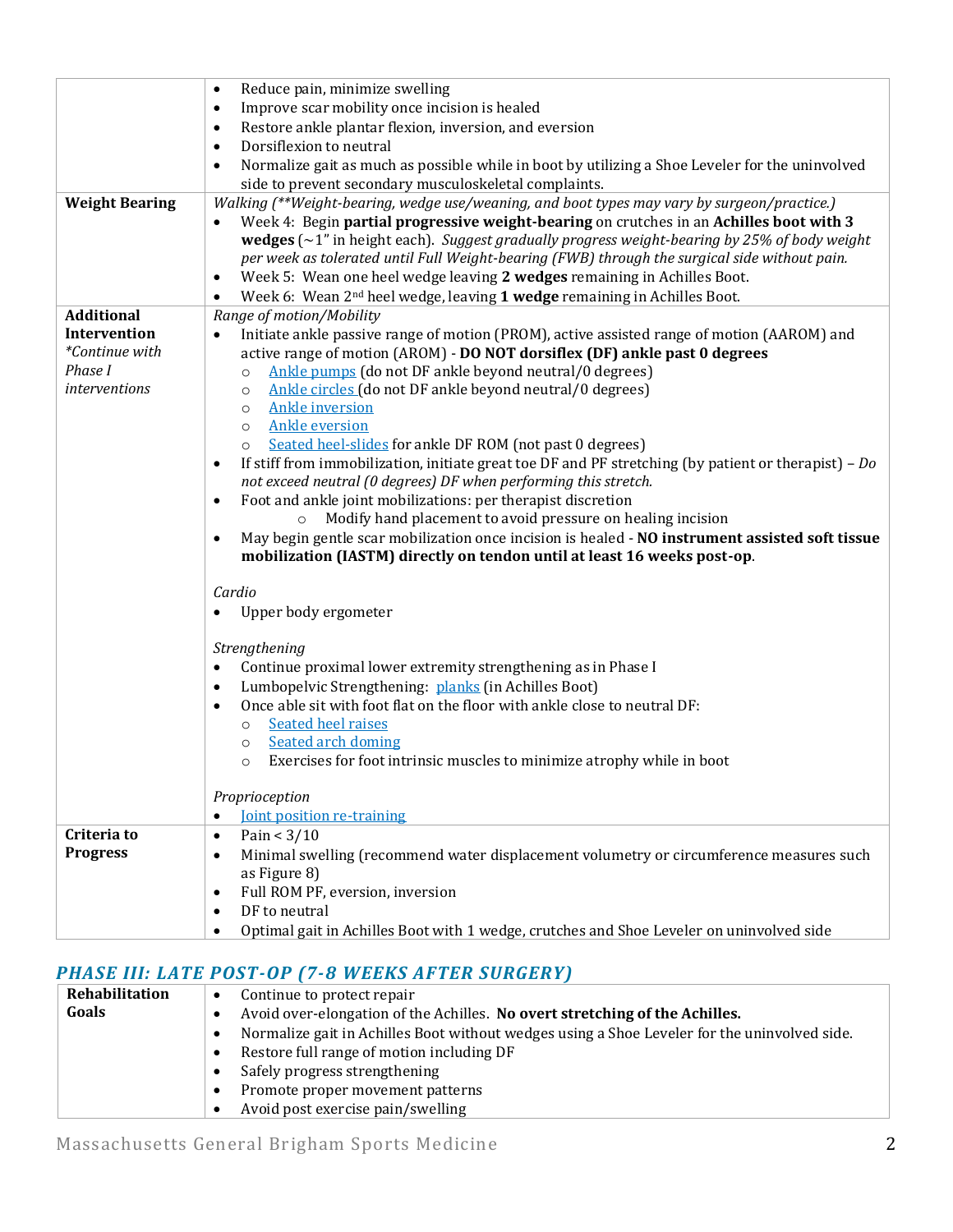|                                                                                             | FWB in boot without wedges, without crutches, with good tolerance and normalized gait pattern<br>$\bullet$<br>by week 8 |  |  |  |  |  |
|---------------------------------------------------------------------------------------------|-------------------------------------------------------------------------------------------------------------------------|--|--|--|--|--|
| <b>Weight Bearing</b>                                                                       | Walking                                                                                                                 |  |  |  |  |  |
|                                                                                             | Week 7: Remove final heel wedge from Achilles Boot.                                                                     |  |  |  |  |  |
|                                                                                             | WBAT/FWB with one crutch/no crutches as needed for normalized gait pattern in<br>$\circ$                                |  |  |  |  |  |
|                                                                                             | Achilles Boot without wedges, with Shoe Leveler on the uninvolved side (remove                                          |  |  |  |  |  |
|                                                                                             | one layer of the Shoe Leveler)                                                                                          |  |  |  |  |  |
|                                                                                             | Week 8: FWB in Achilles Boot (no wedges) with Shoe Leveler on uninvolved without crutches<br>$\bullet$                  |  |  |  |  |  |
| <b>Additional</b>                                                                           | Range of motion/Mobility                                                                                                |  |  |  |  |  |
| Intervention                                                                                | Continue seated heel-slides for DF ROM to tolerance - DF ROM no longer restricted but<br>$\bullet$                      |  |  |  |  |  |
| *Continue with                                                                              | continue to gently progress.                                                                                            |  |  |  |  |  |
| Phase I-II                                                                                  | Continue toe stretching as needed<br>$\bullet$                                                                          |  |  |  |  |  |
| Interventions as                                                                            | Gentle stretching of proximal muscle groups as indicated: (Examples: standing quad stretch,<br>$\bullet$                |  |  |  |  |  |
| indicated.<br>standing hamstrings stretch, kneeling hip flexor stretch, piriformis stretch) |                                                                                                                         |  |  |  |  |  |
| Ankle/foot mobilizations (talocrural, subtalar, midfoot, MTPs) as indicated<br>$\bullet$    |                                                                                                                         |  |  |  |  |  |
|                                                                                             | No overt stretching of the calf in NWB or weight-bearing. NWB stretches such as calf towel<br>$\bullet$                 |  |  |  |  |  |
|                                                                                             | stretch should only be implemented if DF ROM progression is delayed                                                     |  |  |  |  |  |
| Cardio<br>Stationary bicycle (in Achilles boot)                                             |                                                                                                                         |  |  |  |  |  |
|                                                                                             |                                                                                                                         |  |  |  |  |  |
|                                                                                             | Strengthening                                                                                                           |  |  |  |  |  |
|                                                                                             | 4 way ankle with resistance band<br>$\bullet$                                                                           |  |  |  |  |  |
|                                                                                             | Lumbopelvic strengthening: bridges on physioball, bridge on physioball with roll-in, bridge on<br>$\bullet$             |  |  |  |  |  |
|                                                                                             | physioball alternating                                                                                                  |  |  |  |  |  |
|                                                                                             | Gym equipment: hip abductor and adductor machine, hip extension machine, roman chair<br>$\bullet$                       |  |  |  |  |  |
|                                                                                             | Progress intensity (strength) and duration (endurance) of exercises<br>$\circ$                                          |  |  |  |  |  |
| Criteria to                                                                                 | No swelling/pain after exercise<br>$\bullet$                                                                            |  |  |  |  |  |
| <b>Progress</b>                                                                             | Normal gait in Achilles boot without wedges or need for crutches<br>$\bullet$                                           |  |  |  |  |  |
|                                                                                             | ROM equal to contralateral side<br>$\bullet$                                                                            |  |  |  |  |  |
|                                                                                             | Joint position sense symmetrical (<5 degree margin of error)<br>$\bullet$                                               |  |  |  |  |  |

## *PHASE IV: TRANSITIONAL (9-10 WEEKS AFTER SURGERY)*

| <b>Rehabilitation</b>   | Maintain full ROM<br>$\bullet$                                                                            |  |  |  |  |  |  |
|-------------------------|-----------------------------------------------------------------------------------------------------------|--|--|--|--|--|--|
| Goals                   | Normalize gait in supportive sneaker with 1 cm heel lift<br>$\bullet$                                     |  |  |  |  |  |  |
|                         | Avoid over-elongation of the Achilles<br>$\bullet$                                                        |  |  |  |  |  |  |
|                         | Safely progress strengthening<br>$\bullet$                                                                |  |  |  |  |  |  |
|                         | Promote proper movement patterns<br>$\bullet$                                                             |  |  |  |  |  |  |
|                         | Avoid post exercise pain/swelling<br>٠                                                                    |  |  |  |  |  |  |
| <b>Weight Bearing</b>   | Walking                                                                                                   |  |  |  |  |  |  |
|                         | Transition to sneaker with 1 cm heel lift (FWB)<br>$\bullet$                                              |  |  |  |  |  |  |
| <b>Additional</b>       | Range of motion/Mobility                                                                                  |  |  |  |  |  |  |
| <b>Intervention</b>     | Ankle/foot mobilizations (talocrural, subtalar, midfoot, MTPs) as indicated<br>$\bullet$                  |  |  |  |  |  |  |
| <i>*Continue with</i>   | Continue Seated ankle heel-slides for DF. Progress to standing ankle dorsiflexion stretch on<br>$\bullet$ |  |  |  |  |  |  |
| Phase I-III             | step.                                                                                                     |  |  |  |  |  |  |
| <i>interventions as</i> |                                                                                                           |  |  |  |  |  |  |
| <i>indicated.</i>       | Cardio                                                                                                    |  |  |  |  |  |  |
|                         | Stationary bike, flutter kick swimming/pool jogging (only if incision fully healed)<br>$\bullet$          |  |  |  |  |  |  |
|                         |                                                                                                           |  |  |  |  |  |  |
|                         | Strengthening                                                                                             |  |  |  |  |  |  |
|                         | Begin Standing calf raise progression: (based on tolerance/performance and will extend into the           |  |  |  |  |  |  |
|                         | later phases)                                                                                             |  |  |  |  |  |  |
|                         | Bilateral standing heel raises (25% body weight thru involved leg)<br>$\circ$                             |  |  |  |  |  |  |
|                         | Bilateral standing heel raises (50% equal weight through both legs)<br>$\circ$                            |  |  |  |  |  |  |
|                         | Bilateral standing heel raises (75% body weight thru the involved leg)<br>$\circ$                         |  |  |  |  |  |  |

Massachusetts General Brigham Sports Medicine 3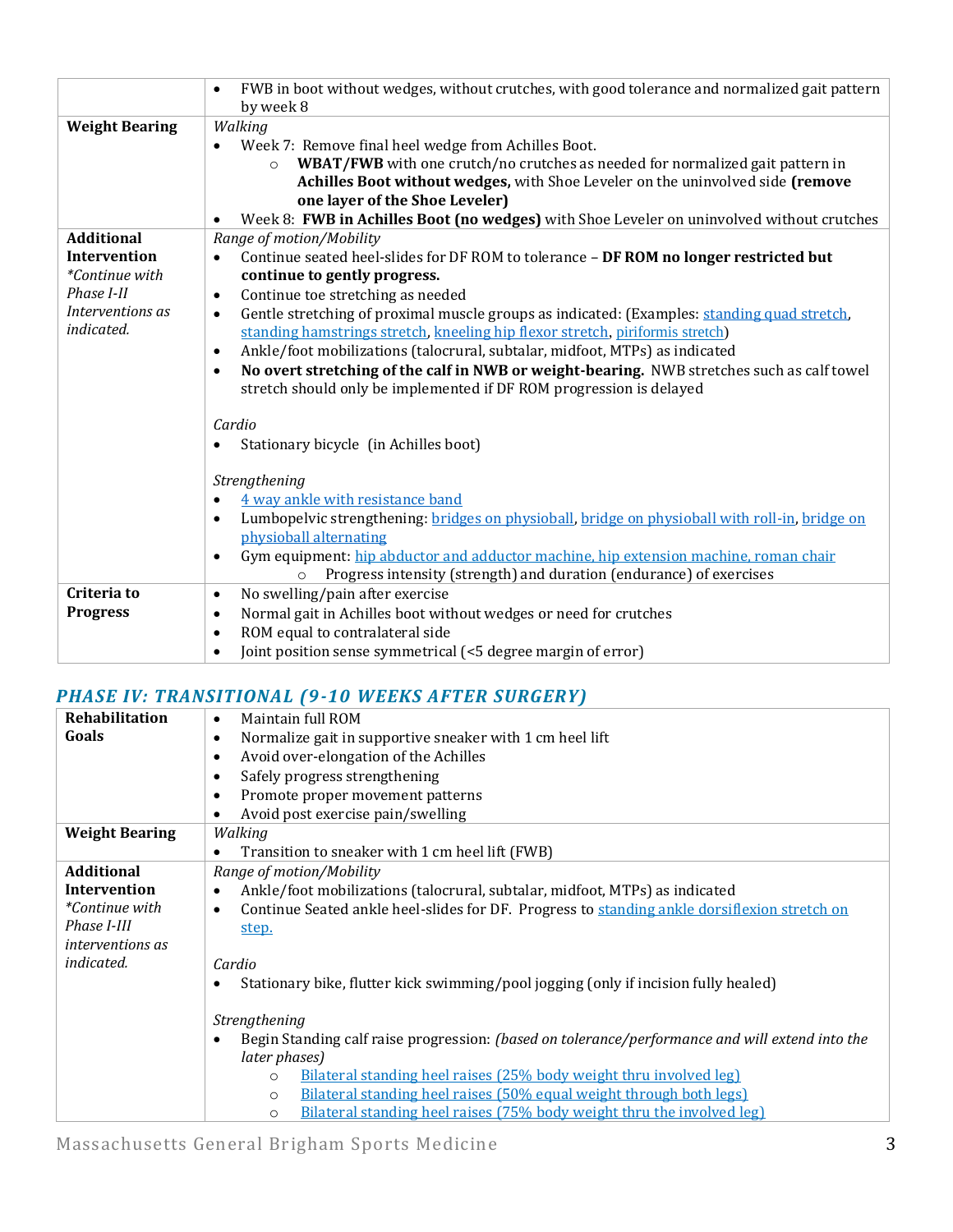|                 | Knee Exercises for additional exercises and descriptions<br>$\bullet$                                   |  |  |  |  |  |
|-----------------|---------------------------------------------------------------------------------------------------------|--|--|--|--|--|
|                 | Gym equipment: seated hamstring curl machine and hamstring curl machine, leg press machine<br>$\bullet$ |  |  |  |  |  |
|                 |                                                                                                         |  |  |  |  |  |
|                 | Balance/proprioception                                                                                  |  |  |  |  |  |
|                 | Double limb standing balance utilizing uneven surface (wobble board)<br>$\bullet$                       |  |  |  |  |  |
|                 | Single limb balance - progress to uneven surface including perturbation training<br>$\bullet$           |  |  |  |  |  |
| Criteria to     | No swelling/pain after exercise<br>٠                                                                    |  |  |  |  |  |
| <b>Progress</b> | Normal gait in supportive sneaker with 1 cm heel lift<br>$\bullet$                                      |  |  |  |  |  |
|                 |                                                                                                         |  |  |  |  |  |

## *PHASE V: TRANSITIONAL (11-12 WEEKS AFTER SURGERY)*

| Rehabilitation          | Maintain full ROM<br>$\bullet$                                                                                                                                           |  |  |  |  |  |
|-------------------------|--------------------------------------------------------------------------------------------------------------------------------------------------------------------------|--|--|--|--|--|
| Goals                   | Normalize gait in supportive sneakers without heel-lift<br>$\bullet$<br>Avoid over-elongation of the Achilles<br>$\bullet$<br>Safely progress strengthening<br>$\bullet$ |  |  |  |  |  |
|                         |                                                                                                                                                                          |  |  |  |  |  |
|                         |                                                                                                                                                                          |  |  |  |  |  |
|                         | Promote proper movement patterns<br>$\bullet$                                                                                                                            |  |  |  |  |  |
|                         | Avoid post exercise pain/swelling<br>$\bullet$                                                                                                                           |  |  |  |  |  |
| <b>Weight Bearing</b>   | Walking                                                                                                                                                                  |  |  |  |  |  |
|                         | Wean heel-lift from sneaker. Normalize gait pattern.<br>$\bullet$                                                                                                        |  |  |  |  |  |
| <b>Additional</b>       | Continue to progress with interventions for ROM, cardio, strengthening, balance and<br>$\bullet$                                                                         |  |  |  |  |  |
| Intervention            | proprioception from previous phases as indicated.                                                                                                                        |  |  |  |  |  |
| <i>*Continue with</i>   |                                                                                                                                                                          |  |  |  |  |  |
| Phase I-IV              |                                                                                                                                                                          |  |  |  |  |  |
| <i>interventions as</i> |                                                                                                                                                                          |  |  |  |  |  |
| <i>indicated.</i>       |                                                                                                                                                                          |  |  |  |  |  |
| Criteria to             | No swelling/pain after exercise<br>$\bullet$                                                                                                                             |  |  |  |  |  |
| <b>Progress</b>         | Full ROM during standing bilateral concentric calf raise with equal weight bearing through both<br>$\bullet$                                                             |  |  |  |  |  |
|                         | legs                                                                                                                                                                     |  |  |  |  |  |
|                         | Normal gait in supportive sneakers<br>$\bullet$                                                                                                                          |  |  |  |  |  |

## *PHASE VI: ADVANCED POST-OP (3-6 MONTHS AFTER SURGERY)*

| Safely progress strengthening<br>$\bullet$                                                                                                                                                                                                                                                                                                                                                                                                                                                                                                                                                                                                                                                                                                                                                                    |  |  |  |  |  |
|---------------------------------------------------------------------------------------------------------------------------------------------------------------------------------------------------------------------------------------------------------------------------------------------------------------------------------------------------------------------------------------------------------------------------------------------------------------------------------------------------------------------------------------------------------------------------------------------------------------------------------------------------------------------------------------------------------------------------------------------------------------------------------------------------------------|--|--|--|--|--|
| Promote proper movement patterns<br>٠                                                                                                                                                                                                                                                                                                                                                                                                                                                                                                                                                                                                                                                                                                                                                                         |  |  |  |  |  |
| Avoid post exercise pain/swelling<br>$\bullet$                                                                                                                                                                                                                                                                                                                                                                                                                                                                                                                                                                                                                                                                                                                                                                |  |  |  |  |  |
| Avoid over-elongation of the Achilles<br>$\bullet$                                                                                                                                                                                                                                                                                                                                                                                                                                                                                                                                                                                                                                                                                                                                                            |  |  |  |  |  |
| Good tolerance with progression to plyometrics and agility training<br>$\bullet$                                                                                                                                                                                                                                                                                                                                                                                                                                                                                                                                                                                                                                                                                                                              |  |  |  |  |  |
| Range of motion/Mobility                                                                                                                                                                                                                                                                                                                                                                                                                                                                                                                                                                                                                                                                                                                                                                                      |  |  |  |  |  |
| Continue Standing ankle DF mobilization on step<br>$\bullet$                                                                                                                                                                                                                                                                                                                                                                                                                                                                                                                                                                                                                                                                                                                                                  |  |  |  |  |  |
| If indicated, may initiate gentle IASTM directly to the tendon beginning at 16 weeks.<br>$\bullet$                                                                                                                                                                                                                                                                                                                                                                                                                                                                                                                                                                                                                                                                                                            |  |  |  |  |  |
| Cardio                                                                                                                                                                                                                                                                                                                                                                                                                                                                                                                                                                                                                                                                                                                                                                                                        |  |  |  |  |  |
| Elliptical, stair climber<br>$\bullet$                                                                                                                                                                                                                                                                                                                                                                                                                                                                                                                                                                                                                                                                                                                                                                        |  |  |  |  |  |
| Strengthening<br>If able to perform bilateral standing heel raises with 75% of body weight through the full range<br>$\bullet$<br>of involved limb, progress to eccentric calf raises (bilateral raises, unilateral lowering on<br>involved) on level surface followed by progression to unilateral heel raises.<br>Seated calf machine or wall sit with bilateral calf raises<br>$\bullet$<br>**The following exercises are to focus on proper pelvis and lower extremity control with emphasis<br>$\bullet$<br>on good proximal stability:<br><b>Hip hike</b><br>$\circ$<br>Forward lunges: Begin leading with injured leg only then progress to leading with<br>$\circ$<br>uninjured leg.<br><b>Lateral lunges</b><br>$\circ$<br>Bilateral squats progressing to single leg progression (below)<br>$\circ$ |  |  |  |  |  |
|                                                                                                                                                                                                                                                                                                                                                                                                                                                                                                                                                                                                                                                                                                                                                                                                               |  |  |  |  |  |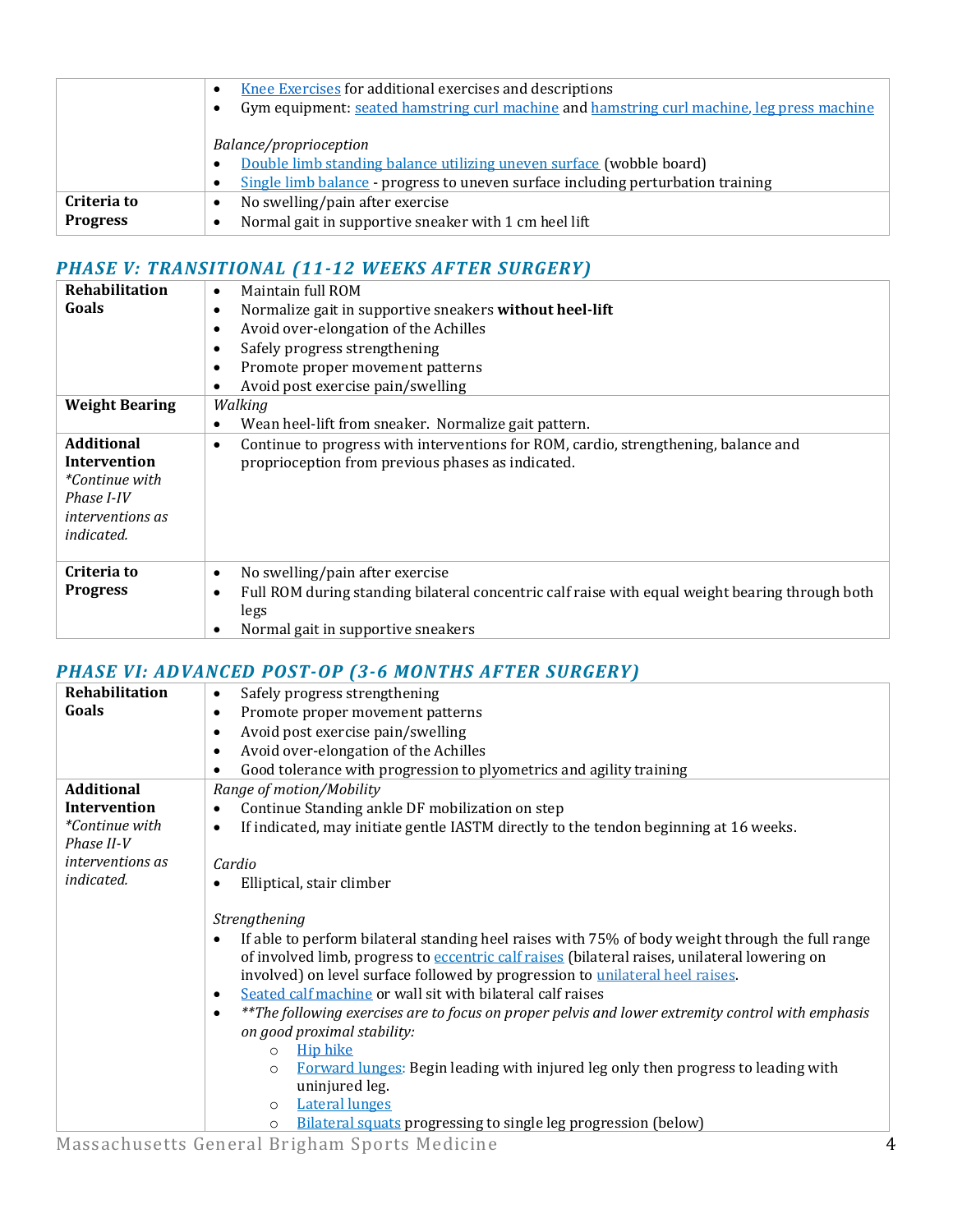|                 | Single leg progression: partial weight bearing single leg press, slide board lunges: retro<br>$\circ$<br>and lateral, step ups and step ups with march, lateral step-ups, step downs, single leg<br>squats, single leg wall slides                                                                                                                                                                                                                                                                                                           |  |  |  |  |
|-----------------|----------------------------------------------------------------------------------------------------------------------------------------------------------------------------------------------------------------------------------------------------------------------------------------------------------------------------------------------------------------------------------------------------------------------------------------------------------------------------------------------------------------------------------------------|--|--|--|--|
|                 | Plyometrics<br>Initiate Beginner Level plyometrics:<br>Once able to perform 3 sets of 15 of bilateral standing heel-raises with equal weight<br>$\circ$<br>bearing progress to rebounding heel raises bilateral stance.<br>Once able to perform 3 sets of 15 unilateral heel raises progress to rebounding<br>$\circ$<br>unilateral heel raises.<br>Once able to demonstrate good performance/tolerance with rebounding heel raises<br>$\circ$<br>then initiate hopping in place bilateral stance. Progress as able to unilateral hopping in |  |  |  |  |
| Criteria to     | place.<br>No swelling/pain after exercise<br>$\bullet$                                                                                                                                                                                                                                                                                                                                                                                                                                                                                       |  |  |  |  |
| <b>Progress</b> | Standing Heel Rise test $\geq$ 90% of uninvolved<br>$\bullet$                                                                                                                                                                                                                                                                                                                                                                                                                                                                                |  |  |  |  |
|                 | No swelling/pain with 30 minutes of fast-paced walking<br>$\bullet$                                                                                                                                                                                                                                                                                                                                                                                                                                                                          |  |  |  |  |
|                 | Good tolerance and performance of Beginner Level plyometrics<br>$\bullet$                                                                                                                                                                                                                                                                                                                                                                                                                                                                    |  |  |  |  |
|                 | <b>Achilles Tendon Rupture Score (ATRS)</b><br>$\bullet$                                                                                                                                                                                                                                                                                                                                                                                                                                                                                     |  |  |  |  |
|                 | <b>Psych Readiness to Return to Sport (PRRS)</b>                                                                                                                                                                                                                                                                                                                                                                                                                                                                                             |  |  |  |  |

### *PHASE VII: EARLY to UNRESTRICTED RETURN TO SPORT (6+ MONTHS AFTER SURGERY)*

| Rehabilitation          | Continue strengthening and proprioceptive exercises<br>$\bullet$                                              |  |  |  |  |  |
|-------------------------|---------------------------------------------------------------------------------------------------------------|--|--|--|--|--|
| Goals                   | Safely initiate sport specific training program<br>$\bullet$                                                  |  |  |  |  |  |
|                         | Symmetrical performance with sport specific drills<br>٠                                                       |  |  |  |  |  |
|                         | Safely progress to full sport<br>٠                                                                            |  |  |  |  |  |
| <b>Additional</b>       | Range of motion/Mobility                                                                                      |  |  |  |  |  |
| <b>Intervention</b>     | May initiate gentle standing gastroc stretch and soleus stretch as indicated at 6 months post-op<br>$\bullet$ |  |  |  |  |  |
| <i>*Continue with</i>   |                                                                                                               |  |  |  |  |  |
| Phase III-VI            | Running                                                                                                       |  |  |  |  |  |
| <i>interventions as</i> | Interval walk/jog program (Phase 1 of the Return to Running Program)<br>$\bullet$                             |  |  |  |  |  |
| <i>indicated.</i>       | <b>Return to Running Program (Phase 2)</b><br>$\bullet$                                                       |  |  |  |  |  |
|                         |                                                                                                               |  |  |  |  |  |
|                         | Plyometrics and Agility                                                                                       |  |  |  |  |  |
|                         | Criteria to progress to the <b>Agility and Plyometrics Program</b> :                                          |  |  |  |  |  |
|                         | Good tolerance/performance of Beginner Level Plyometrics in Phase VI above<br>$\circ$                         |  |  |  |  |  |
|                         | Completion of Phase 1 Return to Running Program (walk/jog intervals) with good                                |  |  |  |  |  |
|                         | $\circ$<br>tolerance.                                                                                         |  |  |  |  |  |
| Criteria to             |                                                                                                               |  |  |  |  |  |
|                         | Clearance from MD and ALL milestone criteria below have been met.<br>$\bullet$                                |  |  |  |  |  |
| <b>Discharge</b>        | Completion of both phases of the Return to Running Program without pain/swelling.<br>$\circ$                  |  |  |  |  |  |
|                         | <b>Functional Assessment</b><br>$\circ$                                                                       |  |  |  |  |  |
|                         | Lower Extremity Functional Tests should be ≥90% compared to contralateral side for<br>$\circ$                 |  |  |  |  |  |
|                         | unilateral tests.                                                                                             |  |  |  |  |  |
| Contact                 | Please email MGHSportsPhysicalTherapy@partners.org with questions specific to this protocol                   |  |  |  |  |  |
|                         |                                                                                                               |  |  |  |  |  |

Revised 8/2021

References:

- 1. Baxter JR, Corrigan P, et al. Exercise Progression to Incrementally Load the Achilles Tendon. *Medicine & Science in Sports & Exercise.* 2020. 53(1): 124-130.
- 2. Groetelaers PTGC, Janssen L, et al. Functional treatment or case immobilization after minimally invasive repair of an acute achilles tendon rupture: prospective, randomized trial. *Foot & Ankle International*. 2014. 35(8): 771-778.
- 3. Mandelbaum BR, Silvers HJ, Watanabe DS, et al. Effectiveness of a Neuromuscular and Proprioceptive Training Program in Preventing Anterior Cruciate Ligament Injuries in Female Athletes: 2-year follow-up. *Am J Sports Med.* 2005;33:1003-1010.
- 4. McCormack R, Bovard J. Early functional rehabilitation or cast immobilization for the postoperative management of acute achilles tendon rupture? A systematic review and meta-analysis of randomized controlled trials. *Br J Sports Med*. 2015. 49:1329-1335.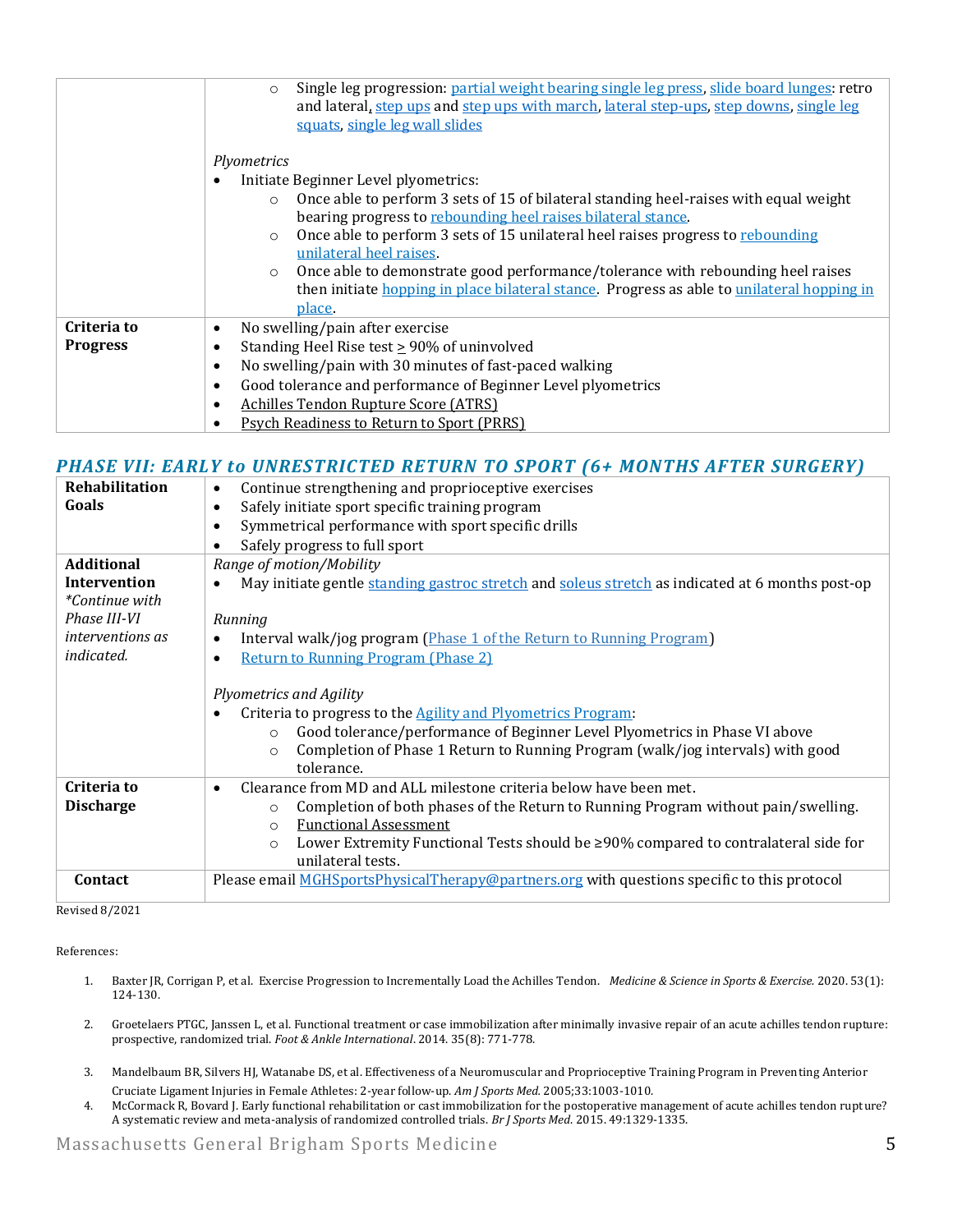- 5. MGH Orthopedics Foot and Ankle Service. Physical Therapy Guidelines for Achilles Rupture Repair. https://www.massgeneral.org/assets/MGH/pdf/orthopaedics/foot-ankle/PT-guidelines-achilles-rupture-repair.pdf
- 6. Silbernagel KG, Nilsson-Helander K, et al. A new measurement of heel-rise endurance with the ability to detect functional deficits in patients with Achilles tendon rupture. *Knee Surg Sports Traumatol Arthrosc.* 2010. 18:258-264.
- 7. Wang KC, Cotter EJ, et al. Rehabilitation and return to play following achilles tendon repair. *Operative Techniques in Sports Medicine*. 2017. 25:214- 219.
- 8. Zellers JA, Carmont MR, et al. Return to play post-Achilles tendon rupture: a systematic review and meta-analysis of rate and measures of return to play. *Br J Sports Med.* 2016. 50:1325-1332.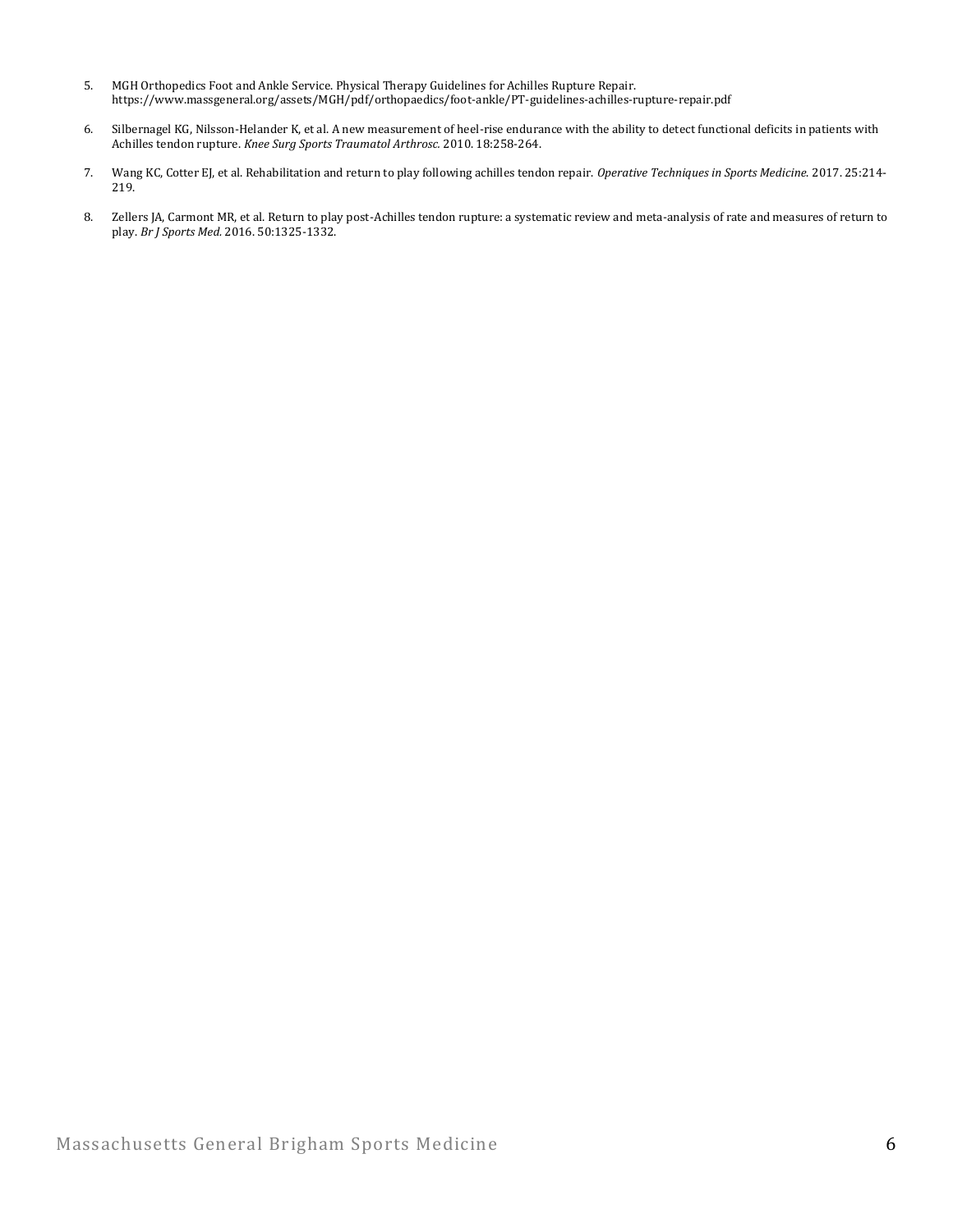# **Functional Assessment**

| Patient Name: The contract of the contract of the contract of the contract of the contract of the contract of the contract of the contract of the contract of the contract of the contract of the contract of the contract of | MRN: |
|-------------------------------------------------------------------------------------------------------------------------------------------------------------------------------------------------------------------------------|------|
|                                                                                                                                                                                                                               |      |
|                                                                                                                                                                                                                               |      |

|                                            |            |                | Operative Limb | Non-operative<br>Limb | Limb Symmetry<br>Index |
|--------------------------------------------|------------|----------------|----------------|-----------------------|------------------------|
| Range of motion (X-0-X)                    |            |                |                |                       |                        |
| Pain (0-10)                                |            |                |                |                       |                        |
| <b>Standing Heel Rise test</b>             |            |                |                |                       |                        |
| <b>Hop Testing</b>                         |            |                |                |                       |                        |
| Single-leg Hop for Distance                |            |                |                |                       |                        |
| Triple Hop for Distance                    |            |                |                |                       |                        |
| <b>Crossover Hop for Distance</b>          |            |                |                |                       |                        |
| Vertical Jump                              |            |                |                |                       |                        |
| Y-Balance Test                             |            |                |                |                       |                        |
| Calculated 1 RM (single leg press)         |            |                |                |                       |                        |
| Psych. Readiness to Return to Sport (PRRS) |            |                |                |                       |                        |
| Ready to jog?                              | <b>YES</b> | NO             |                |                       |                        |
| Ready to return to sport?YES               |            | N <sub>O</sub> |                |                       |                        |
|                                            |            |                |                |                       |                        |
| Examiner:                                  |            |                |                |                       |                        |

**Range of motion** is recorded in X-0-X format: for example, if a patient has 6 degrees of hyperextension and 135 degrees of flexion, ROM would read: 6-0-135. If the patient does not achieve hyperextension, and is lacking full extension by 5 degrees, the ROM would simply read: 5-135.

**Pain** is recorded as an average value over the past 2 weeks, from 0-10. 0 is absolutely no pain, and 10 is the worst pain ever experienced.

**Standing Heel Rise test** is performed starting on a box with a 10 degree incline. Patient performs as many single leg heel raises as possible to a 30 beat per minute metronome. The test is terminated if the patient leans or pushes down on the table surface they are using to balance, the knee flexes, the plantar-flexion range of motion decreases by more than 50% of the starting range of motion, or the patient cannot keep up with the metronome/fatigues.

**Hop testing** is performed per standardized testing guidelines. The average of 3 trials is recorded to the nearest centimeter for each limb.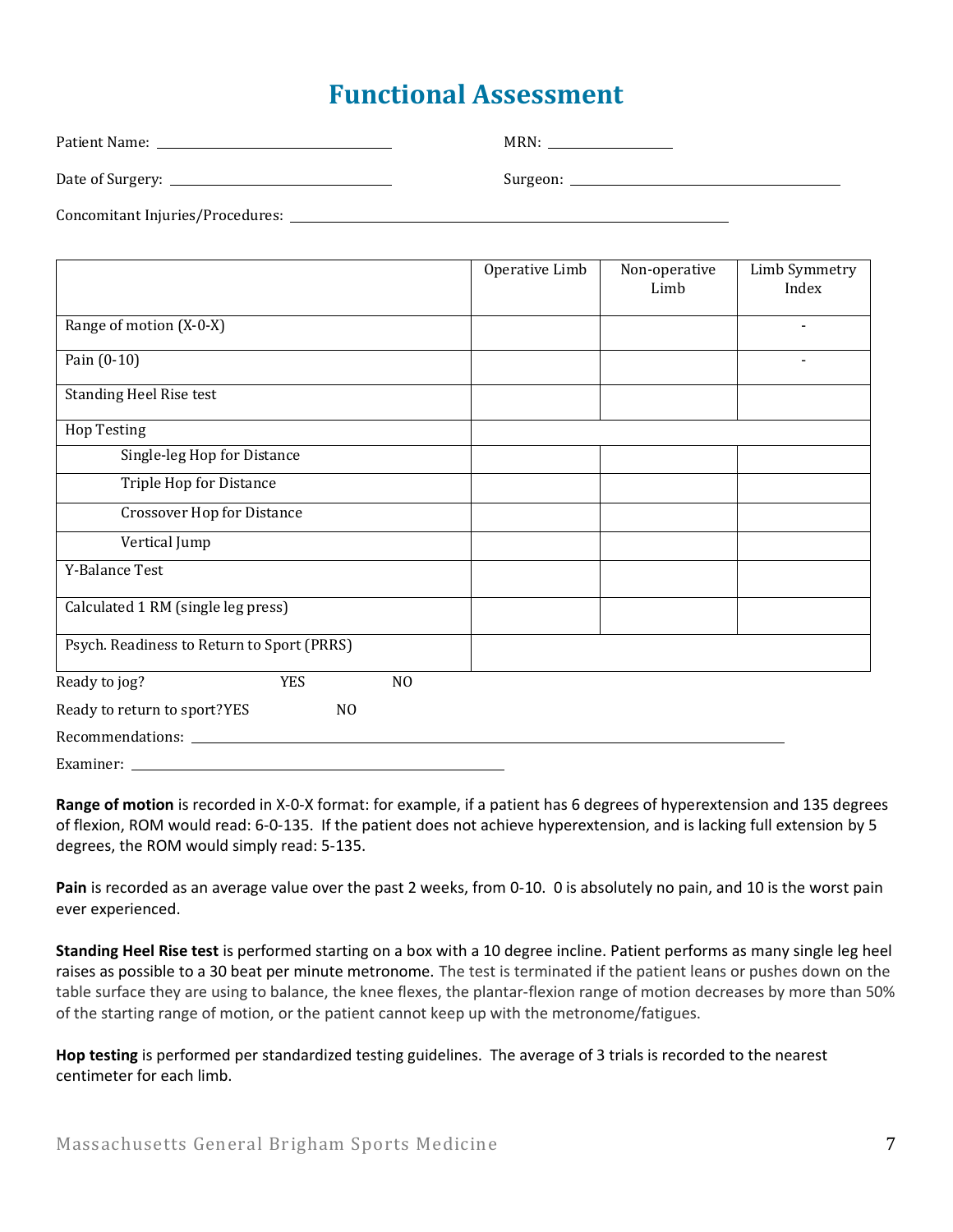# **Return to Running Program**

This program is designed as a guide for clinicians and patients through a progressive return-to-run program. Patients should demonstrate > 80% on the Functional Assessment prior to initiating this program (after a knee ligament or meniscus repair). Specific recommendations should be based on the needs of the individual and should consider clinical decision making. If you have questions, contact the referring physician.

### *PHASE I: WARM UP WALK 15 MINUTES, COOL DOWN WALK 10 MINUTES*

| <b>Day</b> |               | $\overline{2}$ | 3       | $\overline{4}$ | 5       | 6             | 7                       |
|------------|---------------|----------------|---------|----------------|---------|---------------|-------------------------|
| Week 1     | W5/J1x5       |                | W5/J1x5 |                | W4/J2x5 |               | W4/J2x5                 |
| Week 2     |               | W3/J3x5        |         | W3/J3x5        |         | $W2$ /J $4x5$ |                         |
| Week 3     | $W2$ /J $4x5$ |                | W1/J5x5 |                | W1/J5x5 |               | <b>Return</b><br>to Run |

Key: W=walk, J=jog

*\*\*Only progress if there is no pain or swelling during or after the run*

### *PHASE II: WARM UP WALK 15 MINUTES, COOL DOWN WALK 10 MINUTES*

| <b>Week</b>    | <b>Sunday</b>    | <b>Monday</b> | <b>Tuesday</b> | Wednesday        | <b>Thursday</b> | Friday        | <b>Saturday</b> |
|----------------|------------------|---------------|----------------|------------------|-----------------|---------------|-----------------|
| $\mathbf{1}$   | $20 \text{ min}$ |               | 20 min         |                  | 20 min          |               | 25 min          |
| $\overline{2}$ |                  | 25 min        |                | $25 \text{ min}$ |                 | 30 min        |                 |
| 3              | 30 min           |               | 30 min         |                  | 35 min          |               | <b>35 min</b>   |
| $\overline{4}$ |                  | <b>35 min</b> |                | 40 min           |                 | 40 min        |                 |
| 5              | 40 min           |               | 45 min         |                  | 45 min          |               | 45 min          |
| 6              |                  | <b>50 min</b> |                | <b>50 min</b>    |                 | <b>50 min</b> |                 |
| 7              | 55 min           |               | <b>55 min</b>  |                  | <b>55 min</b>   |               | 60 min          |
| 8              |                  | 60 min        |                | 60 min           |                 |               |                 |

Recommendations

- Runs should occur on softer surfaces during Phase I
- Non-impact activity on off days
- Goal is to increase mileage and then increase pace; avoid increasing two variables at once
- 10% rule: no more than 10% increase in mileage per week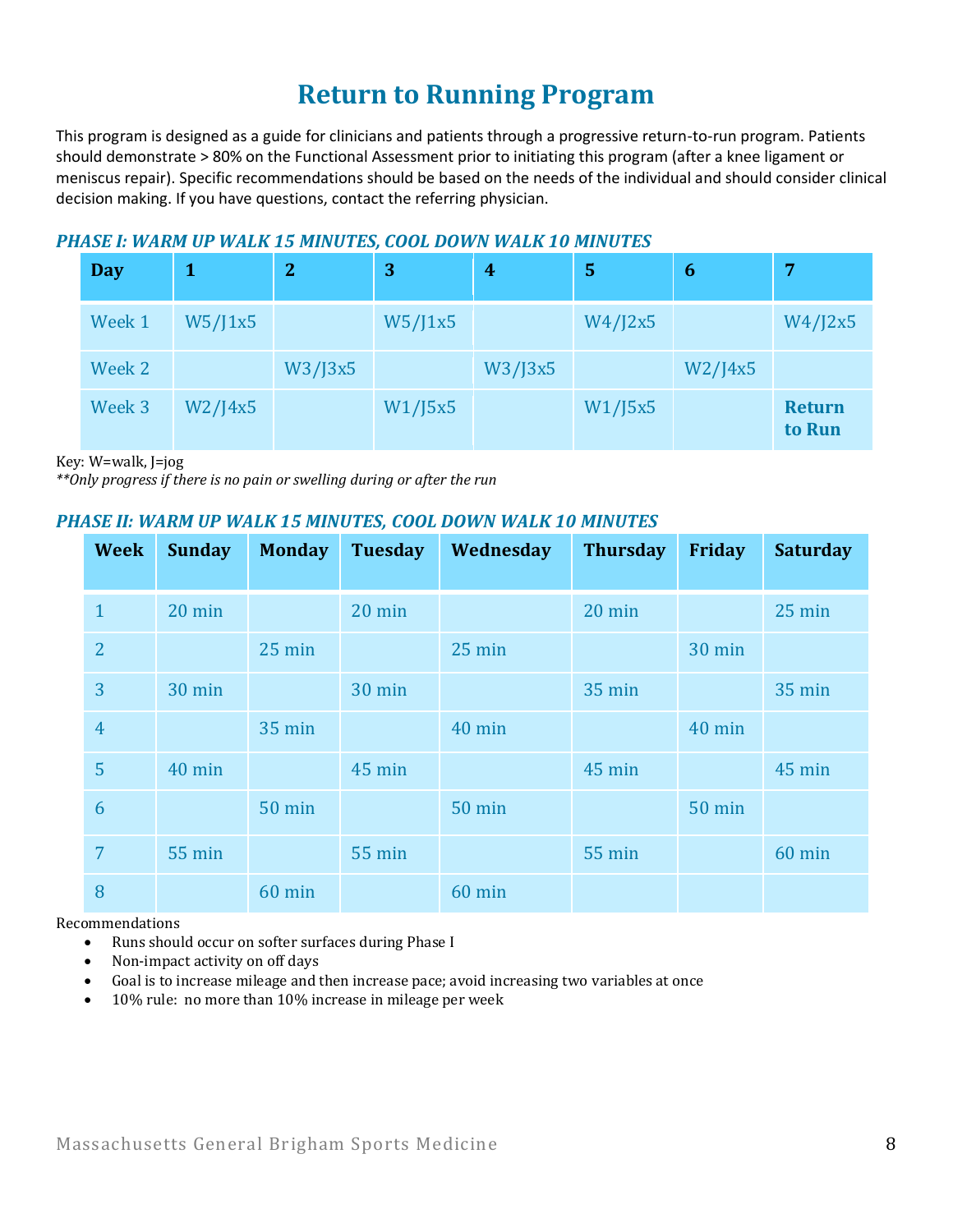# **Agility and Plyometric Program**

This program is designed as a guide for clinicians and patients through a progressive series of agility and plyometric exercises to promote successful return to sport and reduce injury risk. Patients should demonstrate > 80% on the Functional Assessment prior to initiating this program. Specific intervention should be based on the needs of the individual and should consider clinical decision making. If you have questions, contact the referring physician.

#### *[PHASE I: ANTERIOR PROGRESSION](https://www.youtube.com/watch?v=dFcVIcLOTb8&list=PLLj8wKd0c1Gw61RvQr1ptMtb1Z8HmL4tm)*

| <b>Rehabilitation</b><br>Safely recondition the knee<br>$\bullet$ |                                                                                                                          |  |  |  |
|-------------------------------------------------------------------|--------------------------------------------------------------------------------------------------------------------------|--|--|--|
| Goals                                                             | Provide a logical sequence of progressive drills for pre-sports conditioning                                             |  |  |  |
| <b>Agility</b>                                                    | Forward run<br>$\bullet$                                                                                                 |  |  |  |
|                                                                   | Backward run                                                                                                             |  |  |  |
|                                                                   | Forward lean in to a run                                                                                                 |  |  |  |
|                                                                   | Forward run with 3-step deceleration                                                                                     |  |  |  |
|                                                                   | Figure 8 run                                                                                                             |  |  |  |
|                                                                   | Circle run                                                                                                               |  |  |  |
|                                                                   | Ladder                                                                                                                   |  |  |  |
| <b>Plyometrics</b>                                                | Shuttle press: Double leg $\rightarrow$ alternating leg $\rightarrow$ single leg jumps<br>٠                              |  |  |  |
|                                                                   | Double leg:<br>$\bullet$                                                                                                 |  |  |  |
|                                                                   | <u>Iumps on to a box <math>\rightarrow</math> jump off of a box <math>\rightarrow</math> jumps on/off box</u><br>$\circ$ |  |  |  |
|                                                                   | Forward jumps, forward jump to broad jump<br>$\circ$                                                                     |  |  |  |
|                                                                   | Tuck jumps<br>$\circ$                                                                                                    |  |  |  |
|                                                                   | Backward/forward hops over line/cone<br>$\Omega$                                                                         |  |  |  |
|                                                                   | Single leg (these exercises are challenging and should be considered for more advanced                                   |  |  |  |
|                                                                   | athletes):                                                                                                               |  |  |  |
|                                                                   | Progressive single leg jump tasks<br>O                                                                                   |  |  |  |
|                                                                   | <b>Bounding run</b><br>$\Omega$                                                                                          |  |  |  |
|                                                                   | Scissor jumps<br>$\circ$                                                                                                 |  |  |  |
|                                                                   | Backward/forward hops over line/cone<br>$\circ$                                                                          |  |  |  |
| Criteria to                                                       | No increase in pain or swelling<br>٠                                                                                     |  |  |  |
| <b>Progress</b>                                                   | Pain-free during loading activities<br>٠                                                                                 |  |  |  |
|                                                                   | Demonstrates proper movement patterns                                                                                    |  |  |  |

#### *[PHASE II: LATERAL PROGRESSION](https://www.youtube.com/watch?v=TQfwZ_Mimxs&list=PLLj8wKd0c1Gy1Zo9wk5p6zPWPA6OOKPHP)*

| Rehabilitation<br>Safely recondition the knee<br>$\bullet$                                           |                                                                                            |  |
|------------------------------------------------------------------------------------------------------|--------------------------------------------------------------------------------------------|--|
| Goals<br>Provide a logical sequence of progressive drills for the Level 1 sport athlete<br>$\bullet$ |                                                                                            |  |
| <b>Agility</b>                                                                                       | Side shuffle<br>٠                                                                          |  |
| <i>*Continue with</i>                                                                                | <b>Carioca</b><br>٠                                                                        |  |
| Phase I                                                                                              | <b>Crossover steps</b>                                                                     |  |
| <i>interventions</i>                                                                                 | Shuttle run                                                                                |  |
|                                                                                                      | Zig-zag run<br>٠                                                                           |  |
|                                                                                                      | <b>Ladder</b><br>$\bullet$                                                                 |  |
| <b>Plyometrics</b>                                                                                   | Double leg:<br>٠                                                                           |  |
| <i>*Continue with</i>                                                                                | Lateral jumps over line/cone<br>$\Omega$                                                   |  |
| Phase I                                                                                              | Lateral tuck jumps over cone<br>$\Omega$                                                   |  |
| <i>interventions</i>                                                                                 | Single leg(these exercises are challenging and should be considered for more advanced<br>٠ |  |
|                                                                                                      | athletes):                                                                                 |  |
|                                                                                                      | Lateral jumps over line/cone<br>$\circ$                                                    |  |
|                                                                                                      | Lateral jumps with sport cord<br>$\Omega$                                                  |  |
| Criteria to                                                                                          | No increase in pain or swelling<br>$\bullet$                                               |  |
| <b>Progress</b>                                                                                      | Pain-free during loading activities<br>٠                                                   |  |
|                                                                                                      | Demonstrates proper movement patterns<br>٠                                                 |  |